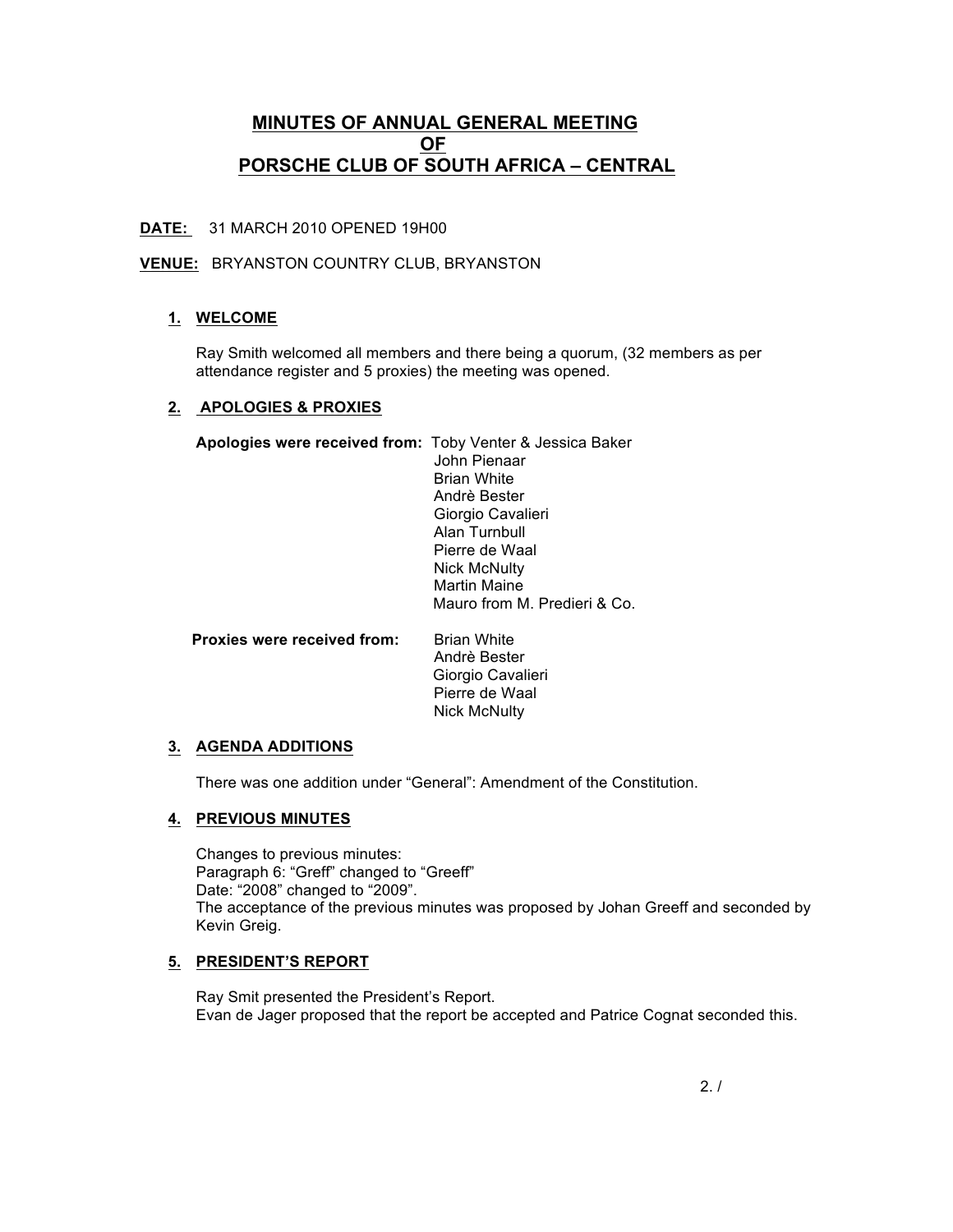# 2.

#### **6. TREASURER'S REPORT**

Johan Botha presented the Treasurer's Report. The following queries were received from the floor: -

Driving Events increased from R6 035, 00 in 2008 to R62 063, 00 in 2009. Johan Botha and Ray Smit explained that the reason for the increase was that the Track Expenses had increased and there was a free Fun day for the members.

Expenses for Postage, Printing and Stationary, Telephone expenses & Committee meetings increased by ± 400% from 2008 to 2009. Johan Botha and Ray Smit explained the reason for the increases.

The value of Trade and other Receivables. Johan Botha explained the reason for the value.

Gordon Harvey proposed that the report be accepted and Pieter van Staden seconded this.

#### **7. SECRETARY'S REPORT**

Brian Viljoen presented the Secretary's Report on behalf of Nick McNulty. Evan de Jager proposed that the report be accepted and Ray Smit seconded this

#### **8. ELECTION OF COMMITTEE MEMBERS FOR 2010.**

Nominations were duly received for:

| Les Barnes            | - Social and Oversees |
|-----------------------|-----------------------|
| <b>Nick McNulty</b>   | - Secretary           |
| David Parrat          | $-$ Racing            |
| Andrè Schwab          | - Concours            |
| Johan Botha           | - Treasurer           |
| <b>Brian Viljoen</b>  | - Weekends Away       |
| Koos du Rand          | - Driving Events      |
| <b>Mark Victor</b>    | - Membership          |
| <b>Andrew Culbert</b> | - Insurance           |
| Ray Smit              | – Registers           |

Karin Godard did not accept her nomination to stand for the position of Public Relations Officer on the Committee.

There being no other nominations received, the Committee was duly elected.

# **9. GENERAL**

Ray Smit tabled the proposed changes to the Constitution of the Porsche Club of South Africa – Central: Para H (1) Disciplinary Action